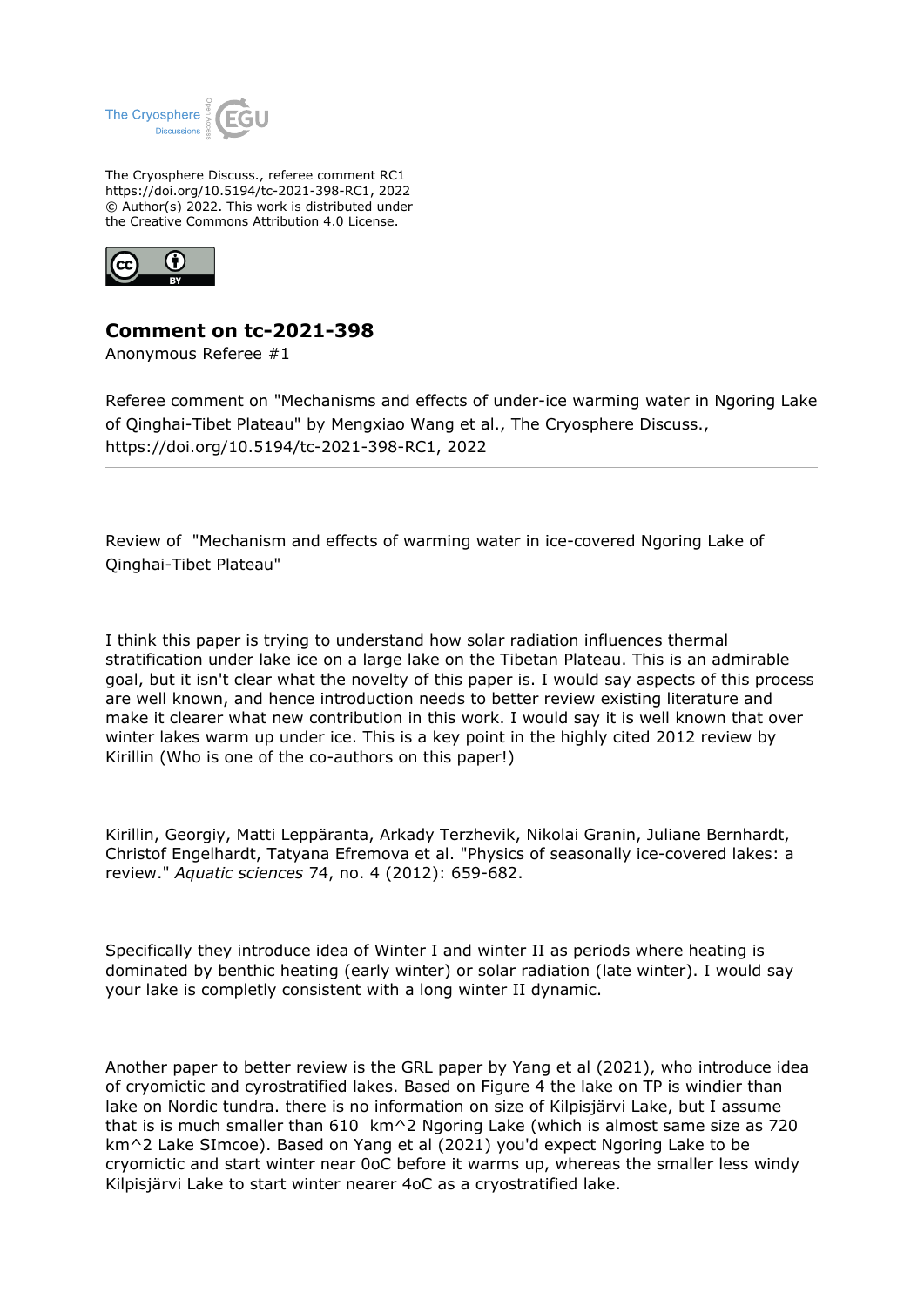I think the novelty of paper needs to be discussed in context of these two papers - This would change statement in abstract about warming dynamics that "*The lake water temperature was observed to be generally rising during the ice-covered period from November 2015 to April 2016. This phenomenon appeared in the whole water column, with slowing in deep water and accelerating in shallow water before ice melting. The process is different from low-altitude boreal lakes. There are few studies on its mechanism and effects on lake-atmosphere interaction.*"

Specific comments

The section from lines 79 to 104 needs to be completely rewritten. There is no need to discuss Lake Kivu which is a tropical merimoctic lake. If you want to talk about lake catergorisations, I recommend starting with

Lewis Jr, W. M. (1983). A revised classification of lakes based on mixing. *Canadian Journal of Fisheries and Aquatic Sciences*, *40*(10), 1779-1787.

Then discuss 2012 of Kirillin and 2021 GRL paper by Wang et al. The other papers on winter dynamics of TP need to be better reviewed including

Wang, J., Huang, L., Ju, J., Daut, G., Ma, Q., Zhu, L., Haberzettl, T., Baade, J., Mäusbacher, R., Hamilton, A. and Graves, K., 2020. Seasonal stratification of a deep, highaltitude, dimictic lake: Nam Co, Tibetan Plateau. *Journal of Hydrology*, *584*, p.124668.

line 144 - is this lake salty like other TP lakes? this become important later when under ice temps go above 4C.

Figure 1.where is Nordic lake?

What is bathymetry of lake - we more interested in that than topography. Where is water temperature sampled?

line 168 - need to say specifically where profile was taken and add to figure 1.